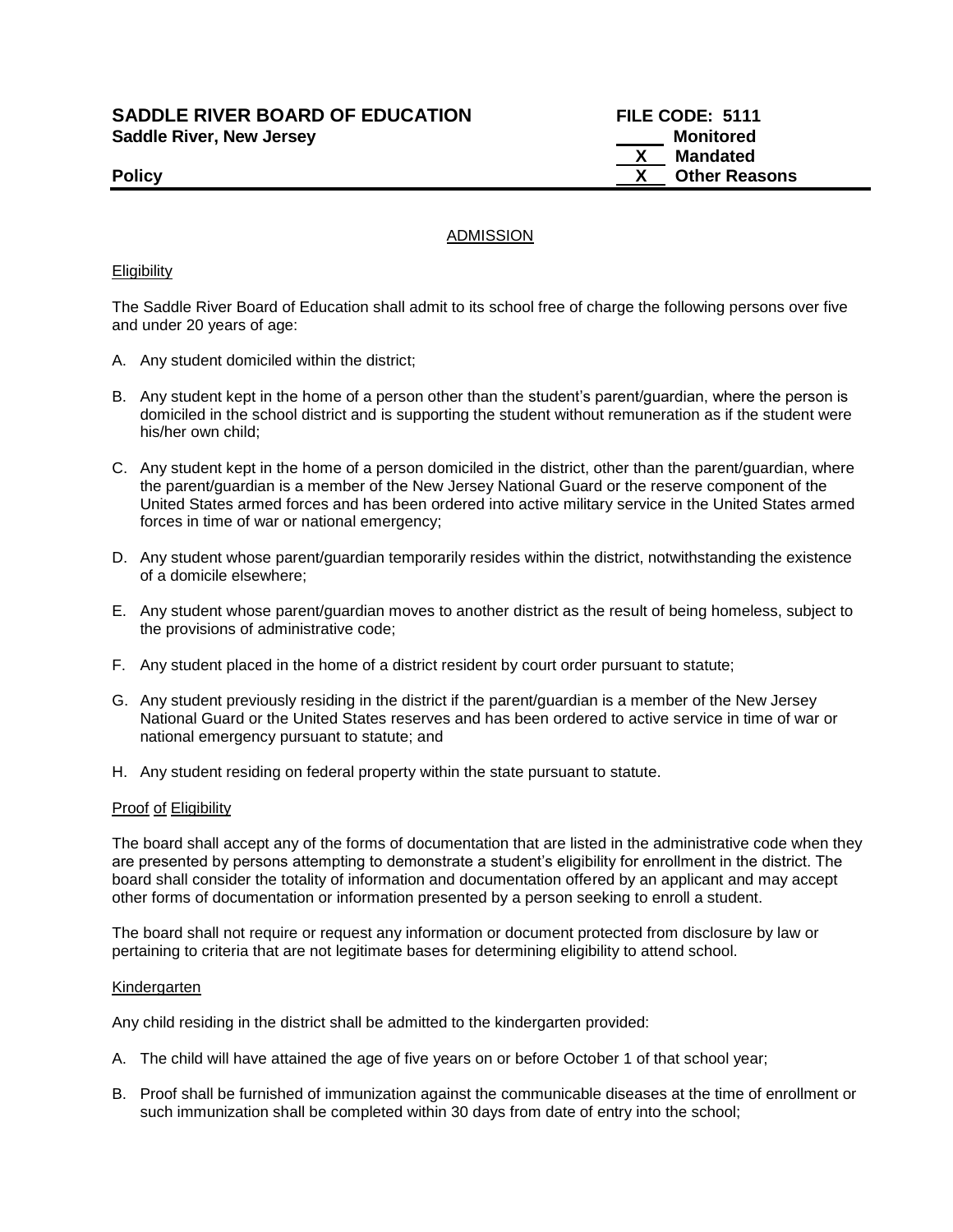# ADMISSION (continued)

C. The child shall have been examined by either the school or a private physician, and the results shall be furnished to the school on the form provided.

## Grade One

Any child residing in the district shall be admitted to grade one provided:

- A. The child will have attained the age of six years on or before October 1 of that school year;
- B. He/she has been in the first grade in another public school;
- C. Proof has been furnished of immunization against communicable diseases.

## **Transfers**

Students transferring into the district are expected to present copies of records from the previously attended school (or district) to aid in placement. Also required are proof of immunizations and proof of identity.

Within the time prescribed by law, the superintendent shall request in writing from the school or district of previous attendance, the student's records.

Initial placement shall be made on the basis of the records, but adjustment may be made at the discretion of the administration when the state-mandated assessment indicates that such adjustments would be beneficial to the child. Parents/guardians shall be informed of this policy on registration.

#### Joint Custody

When divorced parents/guardians have joint custody of (a) minor child(ren), admission shall be based on the present address of the parent/guardian with whom the child(ren) resided as of the date required by administrative code.

#### **Affidavit Students**

When there is any doubt as to whether a child is entitled to free public education in the school district, all procedures of law and code shall be followed.

#### **Nonresidents**

The district is obliged to educate children of appropriate age residing in the district. The mere owning of any property whatsoever, does not qualify a parent/guardian to send children to school in this school district. See policy 5118 Nonresidents.

## Students Returning from County Detention

The district shall accept all days of attendance and courses studied by a student at a county juvenile detention center and apply them toward district requirements for elementary, middle or high school graduation.

#### Homeless Students

The district will determine the educational placement of homeless students in each child's best interest and respond to appeals concerning them made by parents/guardians or other parties in accordance with New Jersey statutes and administrative code, as well as, pertinent federal law.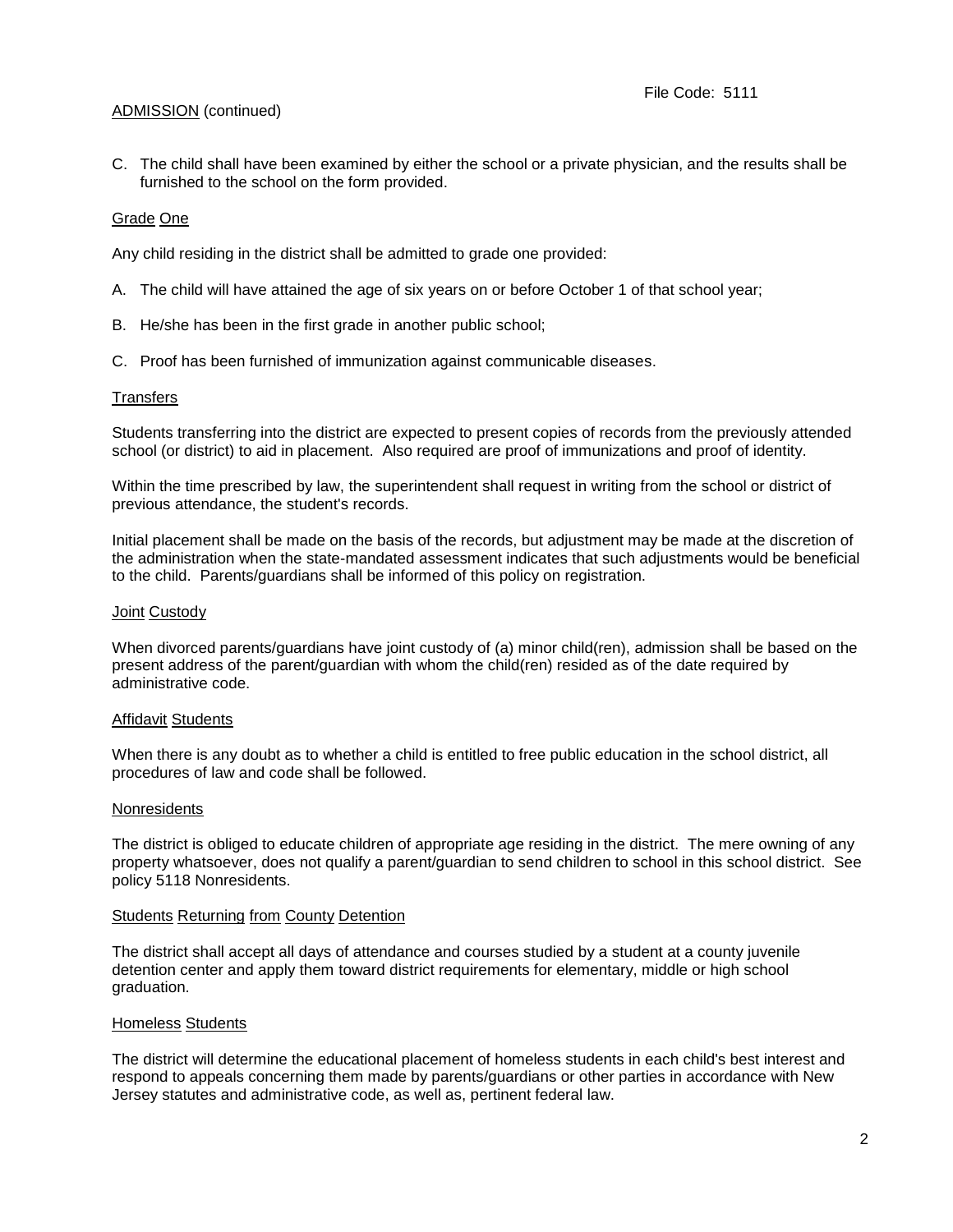# ADMISSION (continued)

# Re-Enrollment

The Saddle River School District reserve the right to periodically re-enroll any student residing in Saddle River.

The board shall make this policy available to parents and the public.

| Adopted:             | March 2007    |
|----------------------|---------------|
| NJSBA Review/Update: | June 2014     |
| Readopted:           | December 2014 |
| Updated/Readopted:   | October 2016  |

# Key Words

Admission, Resident, Student Records, Affidavit Student, Homeless Student, Student Records, Affidavit Student, Homeless Student

| Legal References: N.J.S.A. 18A:7B-12 |                   |                            | District of residence; determination                                        |
|--------------------------------------|-------------------|----------------------------|-----------------------------------------------------------------------------|
|                                      |                   | N.J.S.A. 18A:7B-12.1       | Homeless child; responsibility for education; determination                 |
|                                      |                   |                            | of placement; payment of costs                                              |
|                                      | N.J.S.A. 18A:7C   |                            | <b>High School Graduation Standards</b>                                     |
|                                      |                   | N.J.S.A. 18A:7C-12         | Juvenile detention centers, transfer of credit                              |
|                                      |                   | N.J.S.A. 18A:36-19a        | Newly enrolled students; records and identification                         |
|                                      |                   | N.J.S.A. 18A:36-25.1       | Proof of child's identity required for enrollment; transfer of              |
|                                      |                   |                            | record between districts                                                    |
|                                      |                   | N.J.S.A. 18A:38-1          | Attendance at school free of charge                                         |
|                                      |                   | N.J.S.A. 18A:38-2          | Free attendance at school by nonresidents placed in                         |
|                                      |                   |                            | district under court order                                                  |
|                                      |                   | N.J.S.A. 18A:38-3          | Attendance at school by nonresidents                                        |
|                                      |                   | N.J.S.A. 18A:38-4          | Free attendance to persons over age                                         |
|                                      |                   | N.J.S.A. 18A:38-5          | Admission of students under age                                             |
|                                      |                   | N.J.S.A. 18A:38-5.1        | No child to be excluded from school because of race, etc.                   |
|                                      |                   | N.J.S.A. 18A:38-6          | Time of admission of students; first school year                            |
|                                      |                   | N.J.S.A. 18A:38-7.7        | Legislative findings and declarations                                       |
|                                      |                   | N.J.S.A. 18A:38-8          | Duty to receive students from other districts                               |
|                                      |                   | N.J.S.A. 18A:38-25         | Attendance required of children between six and 16;                         |
|                                      |                   |                            | exceptions                                                                  |
|                                      |                   | N.J.S.A. 18A:40-20         | Immunization at public expense                                              |
|                                      |                   | N.J.S.A. 18A:44-1          | Establishment of nursery schools or departments; eligibility                |
|                                      |                   |                            | for admission                                                               |
|                                      |                   | N.J.S.A. 18A:44-2          | Establishment of kindergarten; eligibility for admission                    |
|                                      |                   | N.J.S.A. 26:1A-9.1         | Exemption of students from mandatory immunization                           |
|                                      | N.J.S.A. 26:4-6   |                            | Prohibiting attendance of teachers or students                              |
|                                      |                   | N.J.A.C. 6A:12-3.1         | Choice district application procedures                                      |
|                                      |                   | N.J.A.C. 6A:14-1.1 et seq. | <b>Special Education</b>                                                    |
|                                      |                   | N.J.A.C. 6A:16-2.2         | Required health services                                                    |
|                                      |                   | N.J.A.C. 6A:16-2.4         | Required student health records                                             |
|                                      |                   | N.J.A.C. 6A:17-1.1 et seq. | Students at Risk of Not Receiving a Public Education                        |
|                                      |                   | N.J.A.C. 6A:22-1.1 et seq. | Entitlement to Attend School Based on Domicile or                           |
|                                      | See particularly: |                            | <b>Student Residency</b>                                                    |
|                                      |                   | N.J.A.C. 6A:22-3.1,        |                                                                             |
|                                      | 3.2, 3.3, 3.4     |                            |                                                                             |
|                                      |                   |                            | N.J.A.C. 6A:23A-19.2, -19.3 Method of determining the district of residence |
|                                      |                   | N.J.A.C. 6A:32-8.2         | School enrollment                                                           |
|                                      | N.J.A.C. 8:57     |                            | Communicable diseases                                                       |